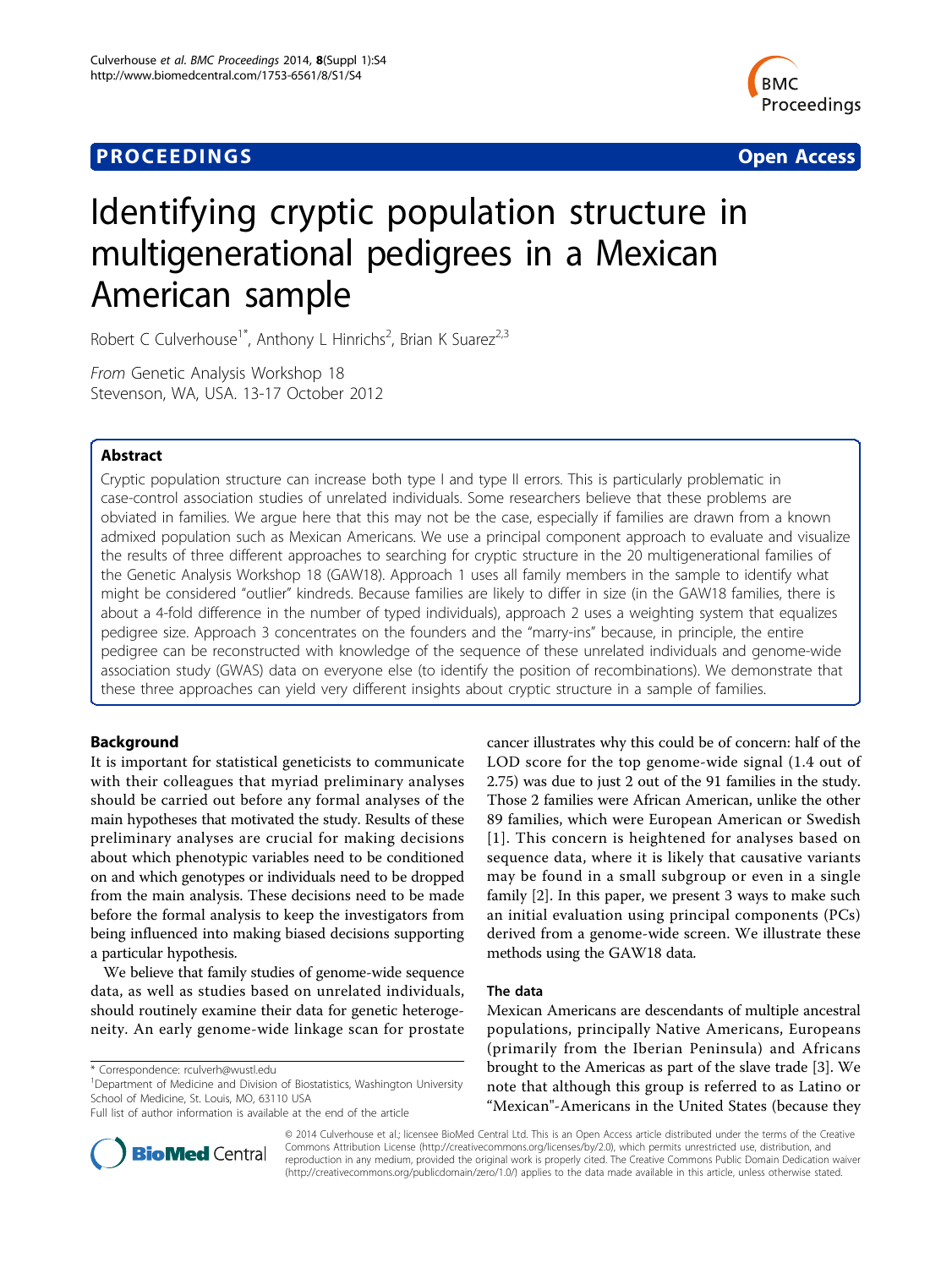historically have arrived in the US from Mexico), their Native American ancestry can be from Middle- or South-America as well as from the southern US and Mexico.

## Methods

## Data cleaning

Two sets of monozygotic twins were identified by the data providers. We dropped one monozygotic twin, at random, from each pair. We received these data after a cleaning algorithm had been applied by the data providers [[4\]](#page-4-0) but did not receive the original assessment of the quality of each call. We performed further cleaning to select the highest-quality markers for our principal component analysis (PCA). Complete details can be found in Hinrichs et al. [\[5](#page-4-0)]. Briefly, we identified markers with high call rates in both the GWAS data and sequencing data that were unambiguously mapped to the genome. We then pruned single-nucleotide polymorphisms (SNPs) to remove those in linkage disequilibrium ( $r^2$  >0.5), which resulted in approximately 100,000 SNPs. We evaluated the resulting set of genotypes for Hardy-Weinberg equilibrium (HWE). The Q-Q plot did not reveal any deviations from expectation under the null. The final number of SNPs used here is 92,344.

### Outlier families

It has become common practice to analyze a GWAS sample of unrelated individuals for cryptic stratification, discarding the outliers. The definition of an outlier, however, is an unresolved issue in statistical analysis. Often, outliers are removed simply by visual inspection. Sometimes a more formal test is performed using, for instance, principles from numerical taxonomy. The question asked by this study is: Are all 20 pedigrees sufficiently homogeneous with regard to ancestry to be analyzed as a group with the same model parameters (e.g., gene frequencies)? Under approximate panmixia, we expect generational regression toward the group mean, especially in large pedigrees. Thus, in general, pedigrees offer more protection against outliers than a sample of unrelated individuals. It is well known, however, that immigrant groups are more likely to randomly mate within their own subgroups during the process of acculturation. Panmixia, with regard to the larger population, better describes the behavior of later generations. We used PCs [\[6\]](#page-4-0) to determine the extent of clustering and whether any families can be considered outliers.

#### Three approaches

Our goal was to evaluate structure within the sample of pedigrees rather than to estimate the ancestral contributions from Africans, Europeans, and Asians. To be sensitive to population substructures such as those known to exist in both European [[7](#page-4-0)] and Native American

populations [[8\]](#page-4-0), we focused on unsupervised Eigenstrat analyses [\[6](#page-4-0)], including only the sample data.

Given this decision, there remain multiple reasonable ways to derive PCs for the data that address the correlation within the pedigrees. We examined 3 such approaches. First, we used all the data, ignoring pedigree membership. This represents the diversity of the data as a whole but may be distorted by differing pedigree sizes. In the GAW18 data, the smallest genotyped family contained 22 individuals, and the largest consisted of 86 genotyped individuals. The second approach also preserves allele frequencies within families but weights individuals proportionally to the inverse of the pedigree size so that the families contribute equally to the determination of PCs. The third approach concentrates on the set of maximally unrelated individuals. The motivation for this approach is that, in principle, the sequence of all family members can be reconstructed from the sequence of the founders and marry-ins. Dense (and relatively inexpensive) SNP data on the remaining unsequenced members (to allow accurate inference of the location of each meiotic recombination event) can then be used to reconstruct the genotypes of the entire kindred.

Each of these approaches can give insight into the ancestral structure of pedigrees in a family-based study. We examined the resulting PCs from each of these approaches for the GAW18 families. Because the GAW18 data were not simulated with population substructure in mind, we did not attempt to correlate the differences we found to differences in phenotypes.

## Results

## Approach 1: Principal components based on the original sample

An examination of the eigenvalues for the PCs (scree plot) suggested that the first 3 PCs contained the most useful information for these data. They accounted for 1.37%, 1.04%, and 0.98% of the variance, respectively, for a total of 3.39% of variance. (For comparison, the first two PCs from an analysis of genetic clinical variation in Europeans account for 0.30% and 0.15%. [[9\]](#page-4-0).) Figure [1](#page-2-0) shows the distribution of the individuals in the 20 pedigrees for the first 3 PCs. The centroid is, of course, at the origin of the eigenvectors. There are two easily discernible tails: one trailing off toward the upper left quadrant (family 5) and one trailing off to the upper right quadrant (family 3). A third family, differentiated primarily by the third PC, can be seen dropping below the plane defined by the first 2 PCs (family 2). We removed each of the 20 families in turn, recomputed the centroid and standard deviation distances for the remaining data, and compared the centroid of the excluded family to the remaining data. This information is summarized in Table [1](#page-2-0). Clearly, under this metric, each of these 3 families differs from the remaining families.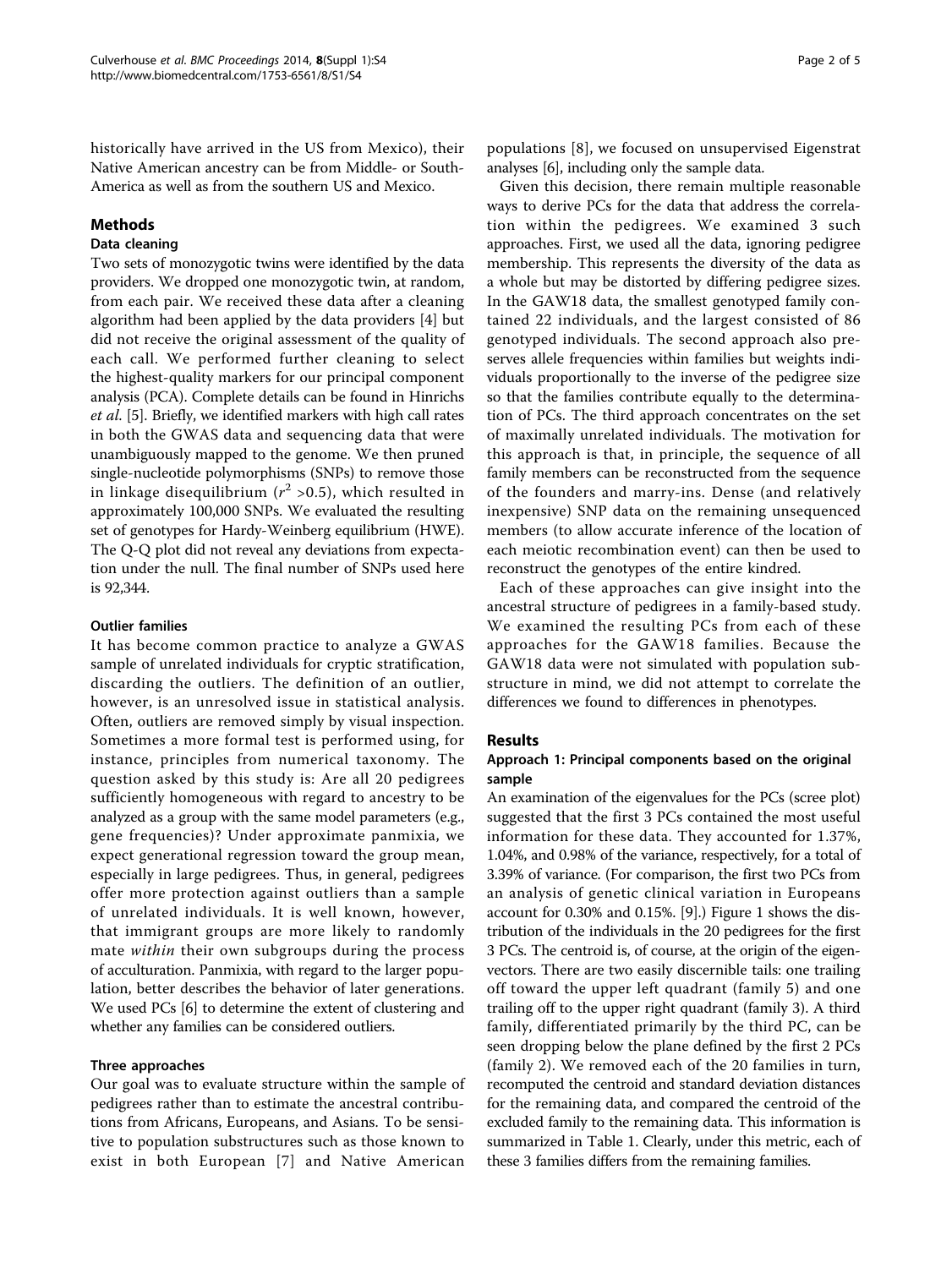<span id="page-2-0"></span>

Table 1 Distance from family centroids to centroid of remaining data

| Family        | # of SD to center of the rest of the data |
|---------------|-------------------------------------------|
| $\mathcal{L}$ | 74                                        |
| 3             | 25                                        |
| .5            | 3.0                                       |
| All others    | $0.1 \text{ to } 0.8$                     |

For each family, the unit SD metric is defined by the standard deviation of all the distances from individuals not in that family to the centroid of all individuals not in that family.

## Approach 2: Principal components based on the proportionally weighted families

Because the genotypes of pedigree members are correlated and families differ in size, there is a danger that large families could "swamp out" variation in the smaller pedigrees. Accordingly, we reweighted our sample so each pedigree would have the same effective sample size. Examination of the scree plot for these PCs suggests that the first two PCs are informative. They account for 1.26% and 1.13% of the variance individually and 2.39% together. Figure 2 reveals a very different picture compared with Figure 1. We anticipated this because families 2, 3, and 5, highlighted in Figure 1, are among the largest ( $N = 86, 76$ , and 68, respectively). The remaining families range in size from 22 to 68 (median family size  $=$  41.5; mean family size = 47.85). Figure 2 shows the first two PCs when the weighting approach is used. Family 3 can still be distinguished (its centroid lies outside those of the other 16 families), but now families 23, 25, and 47 appear to be outliers. These three families are the smallest for which we have genotype data.



## Approach 3: Principal components based on a maximal set of unrelated individuals

Approach 3 uses just the founders and the marry-ins. Examination of the scree plot for these PCs suggests that only the first PC is informative, accounting for 1.64% of the variance. Figure [3](#page-3-0) reports the results of this analysis. This plot is unremarkable but clearly distinguishes family 3 from the others.

### **Discussion**

It is well known that the presence of unrecognized stratification can lead to an increase in type I or type II errors in linkage or association analyses when model parameters are misspecified. When confronted with heterogeneity, an investigator interested in performing a linkage analysis has at least two choices. First, homogeneous subsets of the data can be analyzed separately and the resulting statistics combined. A second option is available with most linkage programs. This option requires the recoding of alleles in one subgroup (with frequency estimates appropriate to that group). This tedious procedure allows the entire sample of families to be analyzed together [[10](#page-4-0)].

As mentioned earlier, outlier families undergoing acculturation usually show regression to the larger group mean. Family 3 illustrates this phenomenon (Figure [4](#page-3-0)). Only one child of the founders of this family was genotyped (denoted by  $a + in$  the upper right quadrant). The unrelated spouses who married in the pedigree tend to be close to the origin, and the founders' grandchildren and great-grandchildren tend to be located near the midpoint of the parents, as expected.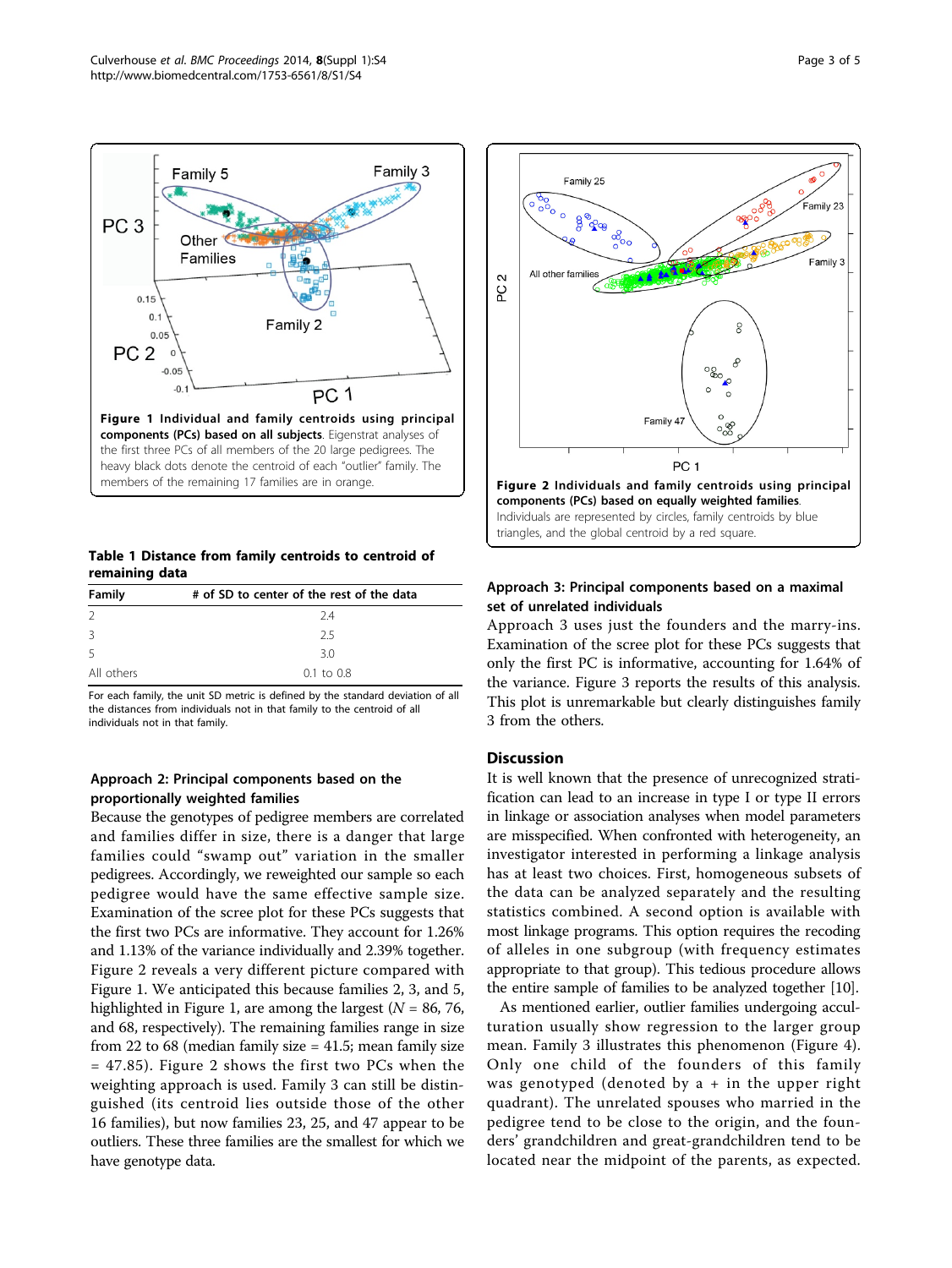<span id="page-3-0"></span>



Within a few generations, we expect this family (and family 5, not shown) to display genetic variation similar to that of the other Mexican American families in this sample.

When comparing the results from our approaches to a supervised principal component derivation using the YRI, CEU, and CHB+JPT population samples from HapMap, we notice that the oldest member of pedigree 3 lies in the CEU cluster, unlike members of the other families. Because this individual had many descendants, "more European" may explain why pedigree 3 is identified as an outlier by all 3 approaches. It is less clear what history distinguishes families 2 and 5 from the rest. It is possible, although we do not have data to be certain, that their differences relate to substructure within their Native American ancestry (e.g., Zapotec vs. Tlaxcalan).

## **Conclusions**

Family-based methods generally are not immune to difficulties related to cryptic population structure (although some methods, such as the TDT, are). We believe it is important to include an investigation of the potential differences among families at the beginning of analyses, similar to the methods used to identify outlier individuals. Possible responses to the detection of substructure range from removing a family from the analysis to using PCs as adjustment covariates in the analysis or simply using this information when interpreting results from an association test. If an association between a phenotype and a variant is primarily due to a single pedigree (as was found in the GAW17 data), understanding the cryptic structure of the data under one or more of these metrics may prove useful for interpreting the results.

#### Competing interests

The authors declare that they have no competing interests.

#### Authors' contributions

RCC, ALH, and BKS designed the overall study. RCC and ALH conducted statistical analyses; and RCC and BKS drafted the manuscript. All authors read and approved the final manuscript.

#### Acknowledgements and declarations

The Genetic Analysis Workshop is supported by National Institutes of Health (NIH) grant R01 GM031575. This work was also supported by NIH grant R21 DA033827. The GAW18 whole genome sequence data were provided by the T2D-GENES Consortium, which is supported by NIH grants U01 DK085524, U01 DK085584, U01 DK085501, U01 DK085526, and U01 DK085545. The other genetic and phenotypic data for GAW18 were provided by the San Antonio Family Heart Study and San Antonio Family Diabetes/Gallbladder Study, which are supported by NIH grants P01 HL045222, R01 DK047482, and R01 DK053889. The Genetic Analysis Workshop is supported by NIH grant R01 GM031575.

This article has been published as part of BMC Proceedings Volume 8 Supplement 1, 2014: Genetic Analysis Workshop 18. The full contents of the supplement are available online at [http://www.biomedcentral.com/bmcproc/](http://www.biomedcentral.com/bmcproc/supplements/8/S1) [supplements/8/S1.](http://www.biomedcentral.com/bmcproc/supplements/8/S1) Publication charges for this supplement were funded by the Texas Biomedical Research Institute.